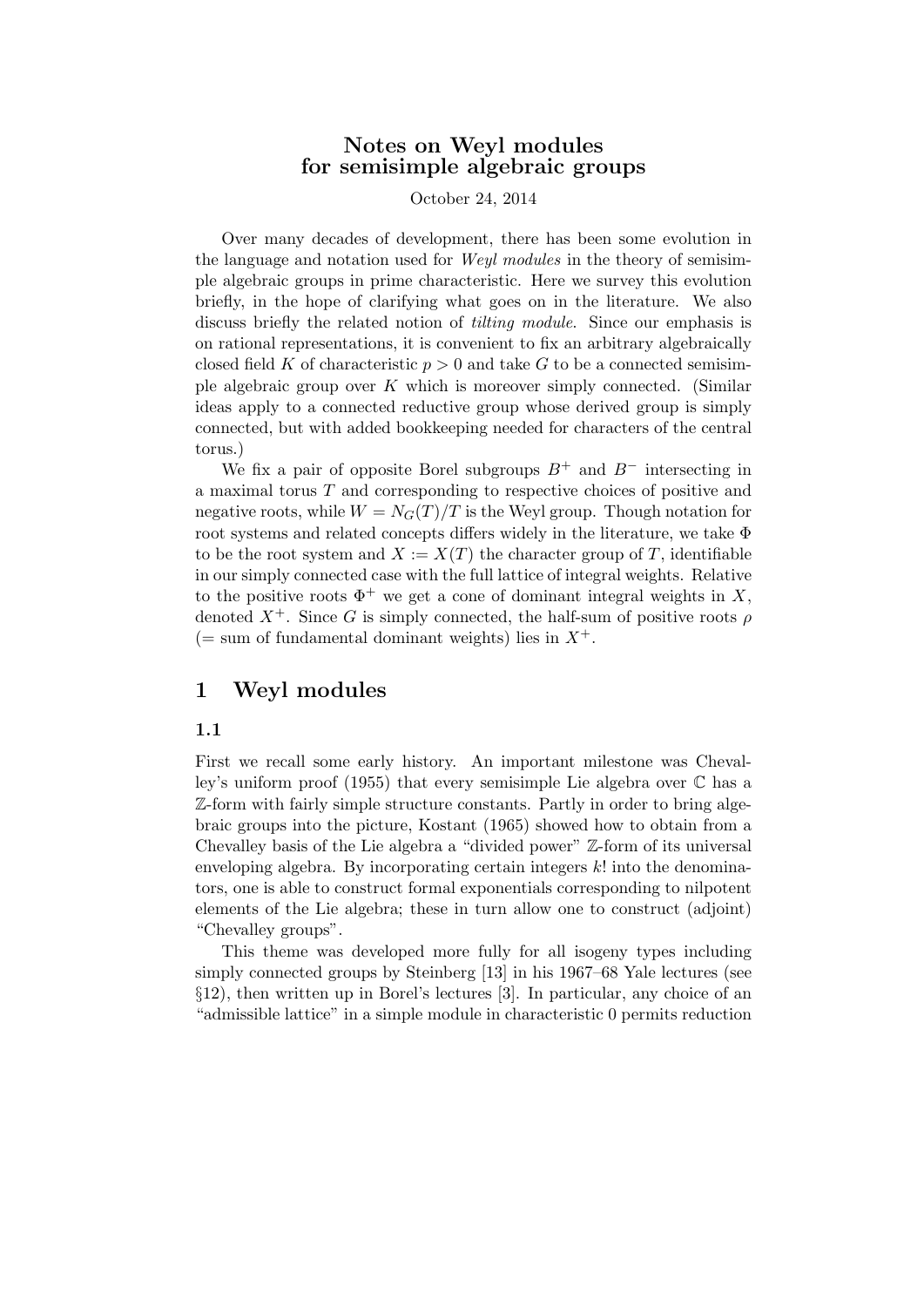modulo  $p$  to get a (usually non-simple) rational  $G$ -module in characteristic  $p$ .

In particular, choice of a *minimal* admissible lattice leads to a *cyclic* G-module with a unique simple quotient: this G-module is generated by a "maximal" or "highest weight" vector  $v^+$  of weight  $\lambda$  relative to T. At first such objects were given ad hoc names such as "standard cyclic" or left unnamed. In one notational scheme the original module in characteristic 0 is written  $V_{\lambda}$  or  $V(\lambda)$  and a bar is placed over this notation to denote the reduction modulo  $p$ . See for example the treatments in  $[7]$  and in the last chapter of [8].

#### 1.2

The name Weyl module first occurs in the work of Carter and Lusztig [4, 3.2] for the case of a special linear group  $G$ . They actually start with the general linear group, which though not semisimple is initially more natural for the characteristic  $p$  analogue of Schur–Weyl duality. Here they construct directly a copy of the module  $\overline{V}_{\lambda}$  inside the rth tensor power of the natural n-dimensional module  $\overline{V}$  for their group, with  $\lambda$  described concretely as a partition of  $r$  into at most  $n$  parts written in non-increasing order. (Taking T in diagonal form, its characters are conveniently viewed as partitions.) In fact, they first used the dual partition  $\mu$  to define a module denoted  $\overline{V}^{\mu}$ , which later (in 3.7) they renamed  $\overline{V}_{\lambda}$ .

In this setting the term "Weyl module" is consistent with Weyl's original construction of a finite dimensional simple module in characteristic 0. Moreover, the formal character and dimension of  $V_{\lambda}$  are still given by Weyl's character and dimension formulas even in prime characteristic, though the module structure may get quite complicated. Perhaps with the latter feature in mind, the name "Weyl module" was almost immediately applied to the modules  $\overline{V}_{\lambda}$  obtained by reduction modulo p for any semisimple G, and the simpler notation  $V(\lambda)$  became standard. Following the convention popularized by Dixmier, BGG, and others for simple highest weight modules in characteristic 0, the unique simple quotient of  $V(\lambda)$  in characteristic p soon got denoted  $L(\lambda)$ .

Formally, the dual module  $V(\lambda)^*$  has "reversed" structure as a G-module; in particular, it has a unique simple submodule  $L(\lambda)^*$ . Recall the standard fact that  $L(\lambda)^* \cong L(\lambda^*)$ , where  $\lambda^* = -w_0\lambda \in X^+$ . Here  $w_0$  is the longest element of W, equal to  $-1$  unless the Lie type is  $A_n$  for  $n > 1$ ,  $D_n$  for n odd, or  $E_6$ .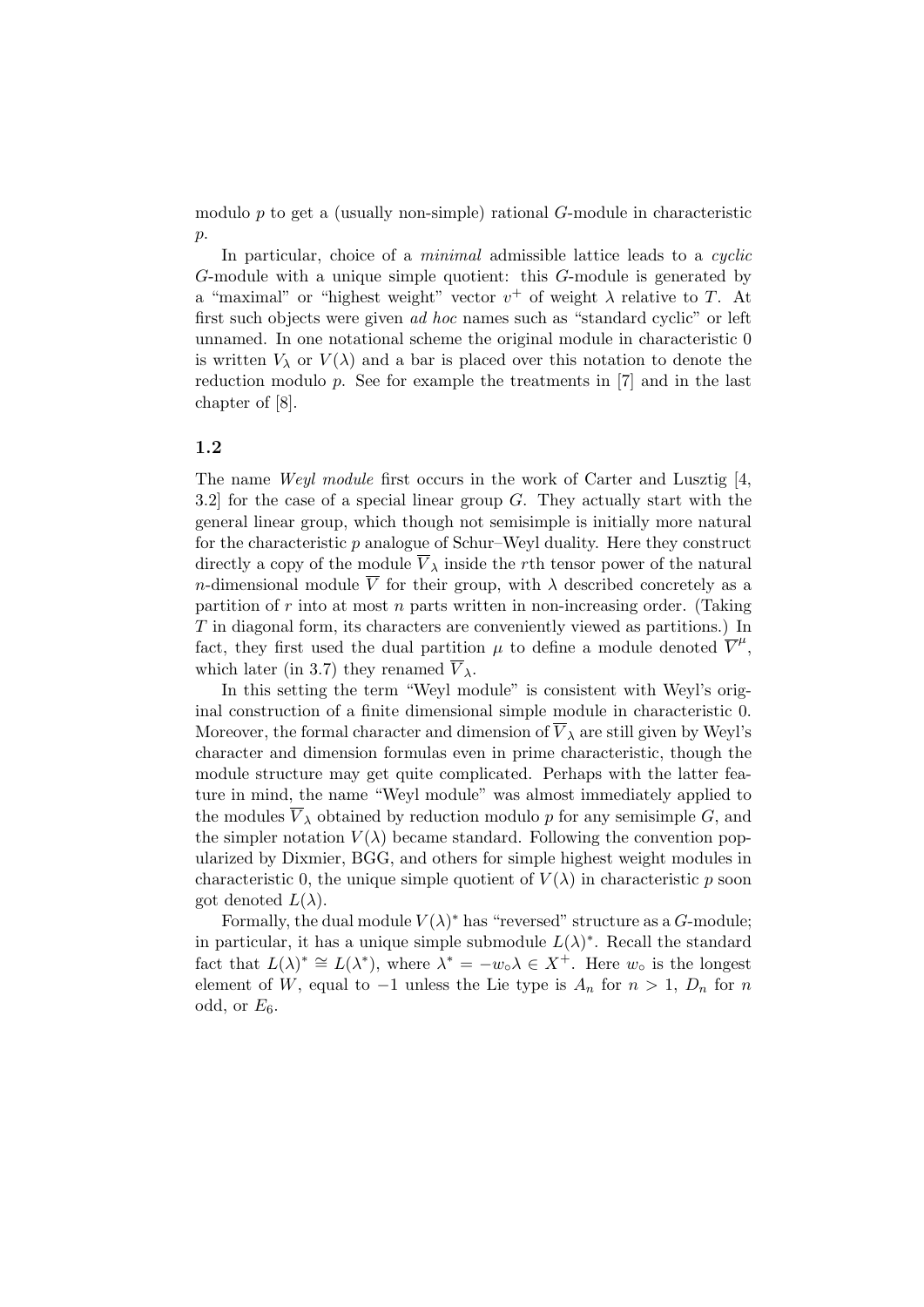The modules  $V(\lambda)$  have the advantage of being constructed explicitly by reduction modulo  $p$  from known modules in characteristic 0. Moreover, work of Warren Wong (and later Jantzen) on "contravariant forms" led to effective computational methods for the weight multiplicities of  $L(\lambda)$  for weights and primes that are not too large. These methods are recursive and therefore potentially lengthy; moreover, they fail to give theoretical insight.

Some results of the author in [7] imitated the infinite dimensional theory in characteristic 0 by carrying over versions of Harish-Chandra's central characters related to "linkage" of weights under the  $\rho$ -shifted action of the Weyl group, at first just taken modulo p but later encoded in an affine Weyl group relative to p.

#### 1.4

At first the technical methods were limited to some algebraic and combinatorial manipulation. In particular, it was unclear how to characterize  $V(\lambda)$  intrinsically in the category of finite dimensional rational G-modules. Jantzen's algebraic methods in type  $A_n$  could show that  $V(\lambda)$  plays the role of a universal highest weight module, but such a characterization remained elusive for other types.

# 2 Induced modules

#### 2.1

There is a more intrinsic way to construct finite dimensional rational Gmodules, which works at first uniformly in arbitrary characteristic. This is an algebraic group version of "induction" from a proper subgroup, here taken to be a Borel subgroup B. Such a construction goes back many decades, at least to the 1956–58 Chevalley seminar, and by now it has been well codified in a group scheme setting (for example, in Jantzen's book [10]).

When B is decomposed into a semidirect product  $TU$ , with T a maximal torus of G, each character  $\lambda \in X$  yields a rational B-module if we make U act trivially on the 1-dimensional space involved. On the other hand, the flag variety  $G/B$  is a projective variety with natural G-action on the left. Associating to  $\lambda$  a line bundle  $\mathcal{L}(\lambda)$  on  $G/B$ , we get sheaf cohomology groups  $H^{i}(G/B, \mathcal{L}(\lambda))$  which can only be nonzero in the range  $i = 0, 1, ..., N$  with  $N = \dim G/B$ . Recall that N can also be characterized as  $|\Phi^+|$ . Here each cohomology group is a finite dimensional vector space over the underlying

### 1.3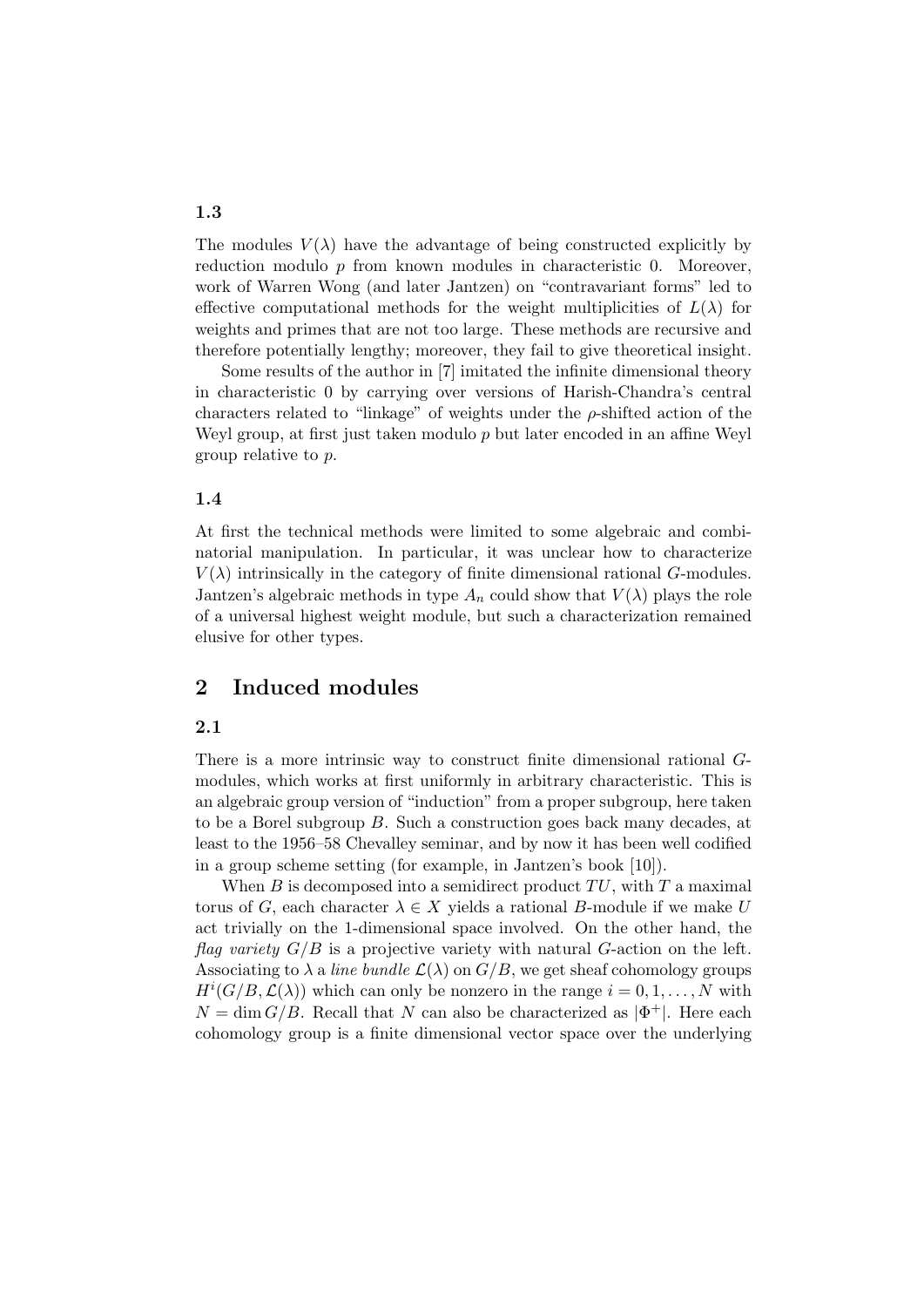field and acquires a natural rational (left) action of G. For brevity, write  $H^i(\lambda)$  in place of  $H^i(G/B, \mathcal{L}(\lambda)).$ 

It is known (in all characteristics) that the space of global sections  $H^0(\lambda)$ is nonzero if and only if  $\lambda \in X^+$ . However, to avoid sign complications, the notion of dominance is defined here relative to a fixed Borel subgroup  $B^+$ while the flag variety is defined using the *opposite* Borel subgroup  $B := B^-$ .

#### 2.2

Following special case treatments by himself and others, Kempf arrived in 1976 at a general cohomology vanishing theorem for the group  $G$  in characteristic p: the space  $H^{i}(\lambda)$  is 0 for all  $i > 0$  whenever  $\lambda \in X^{+}$ . This important result recovers part of the classical theorems of Borel–Weil and Bott in characteristic 0, where Kodaira vanishing comes into play. But examples show that there can be non-vanishing cohomology in multiple degrees for non-dominant weights. Kempf's proof relies heavily on algebraic geometry, in particular the features of Schubert varieties in  $G/B$ . Later proofs by Andersen and Haboush were shorter but also geometric in flavor.

Combined with an Euler characteristic argument, Kempf's theorem shows that over K the formal character and dimension of  $H^0(\lambda)$  are given by Weyl's formulas. Moreover,  $H^0(\lambda)$  has a unique simple submodule, which is isomorphic to  $L(\lambda)$ . The sought-for universal property of  $V(\lambda)$  now follows from Kempf vanishing by an elementary argument, formulated following my suggestions as Satz 1 in Jantzen's 1980 paper [9].

#### 2.3

In Jantzen's 1987 book [10], which was expanded into a second edition in 2003 while retaining the foundational material, he relied heavily on the methods of algebraic geometry and scheme theory. In this spirit, he viewed the "induced" modules  $H^0(\lambda)$  as basic objects and redefined Weyl modules as duals of these. To be precise, he *defines*  $V(\lambda) := H^0(-w_0\lambda)^*$ , so in particular the formal characters of  $V(\lambda)$  and  $H^0(\lambda)$  agree while  $L(\lambda)$  is the unique simple quotient of the former but the unique simple submodule of the latter. (See [10, II.2.13, II.5.11] along with his treatment of Kempf's theorem in Chapter II.4.)

This cohomology setting also identifies the renamed  $V(\lambda)$  with the highest cohomology group  $H^N(w_\circ \cdot \lambda)$  via Serre duality. Here the "dot" action of W is given by  $w \cdot \nu := w(\nu + \rho) - \rho$  for all  $\nu \in X$ .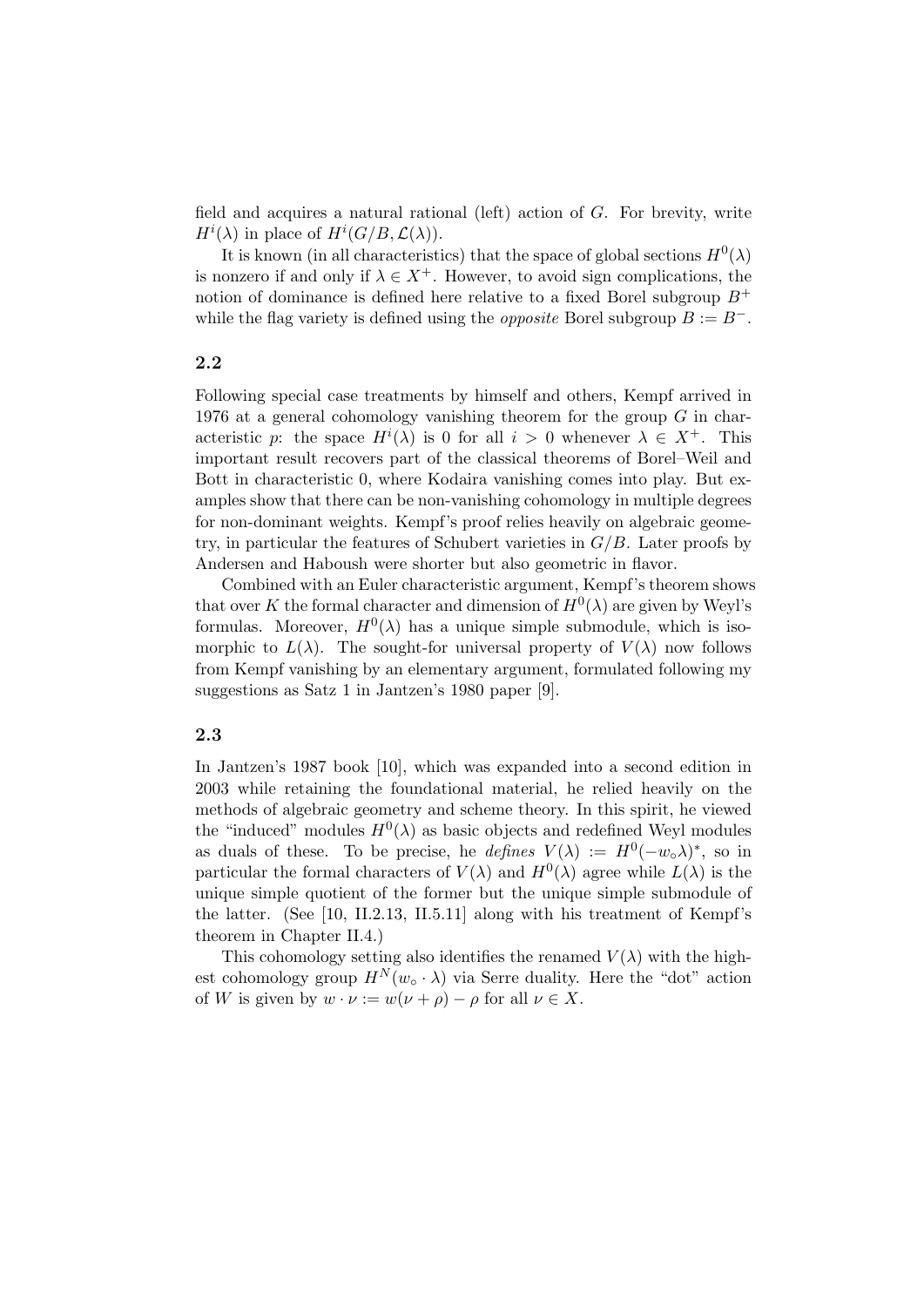Thanks to Kempf's vanishing theorem, the two collections of G-modules  $V(\lambda)$  (in the original construction) and  $H^0(\lambda)$  with  $\lambda \in X^+$  are interchangeable via taking duals (though the dualization is a bit twisted when  $w<sub>o</sub> \neq -1$ in  $W$ ). The modules in the first collection are not defined intrinsically in characteristic p but their formal characters and dimensions are known in principle. These modules can be constructed and studied concretely by algebraic methods (and to some extent by computer algorithms). The modules in the second collection are defined intrinsically and can be studied using methods of algebraic geometry. But finer details such as their formal characters and dimensions require an indirect comparison with the  $V(\lambda)$ . Either characterization leaves largely open the problem of determining the multiplicities of composition factors, though Lusztig's conjectures and the theorems of Andersen-Jantzen-Soergel, Fiebig et al. for large p are important guideposts for the eventual theoretical solution.

#### 2.5

While Jantzen settles on the notations  $V(\lambda)$  and  $H^0(\lambda)$ , Donkin proposed a more symmetric-looking substitute: write  $\Delta(\lambda)$  in place of  $V(\lambda)$  and  $\nabla(\lambda)$  in place of  $H^0(\lambda)$ . The symbols contain a visual reminder that the first module has  $L(\lambda)$  as its head while the second has  $L(\lambda)$  as its socle. (Even so, the symbols are occasionally reversed in the literature.) Probably the main advantage of these symbols is their neutrality in more axiomatic settings such as *highest weight categories* (defined by Cline–Parshall–Scott), where module categories of varied origin may satisfy the axioms. Here one typically works with "standard" and "costandard" objects such as  $\Delta(\lambda)$  and  $\nabla(\lambda)$ , indexed by a partially ordered set of "weights".

# 3 Tilting modules

#### 3.1

In the absence of complete reducibility, modular representation theory for G is usually studied in a wider context than that of simple modules: the category  $C$  of all *rational*  $G$ -modules. These need not be finite dimensional, though each is locally so in the sense that any vector lies in a finite dimensional G-submodule. Perhaps the most important examples of infinite dimensional rational G-modules are the injective modules, which play an

# 2.4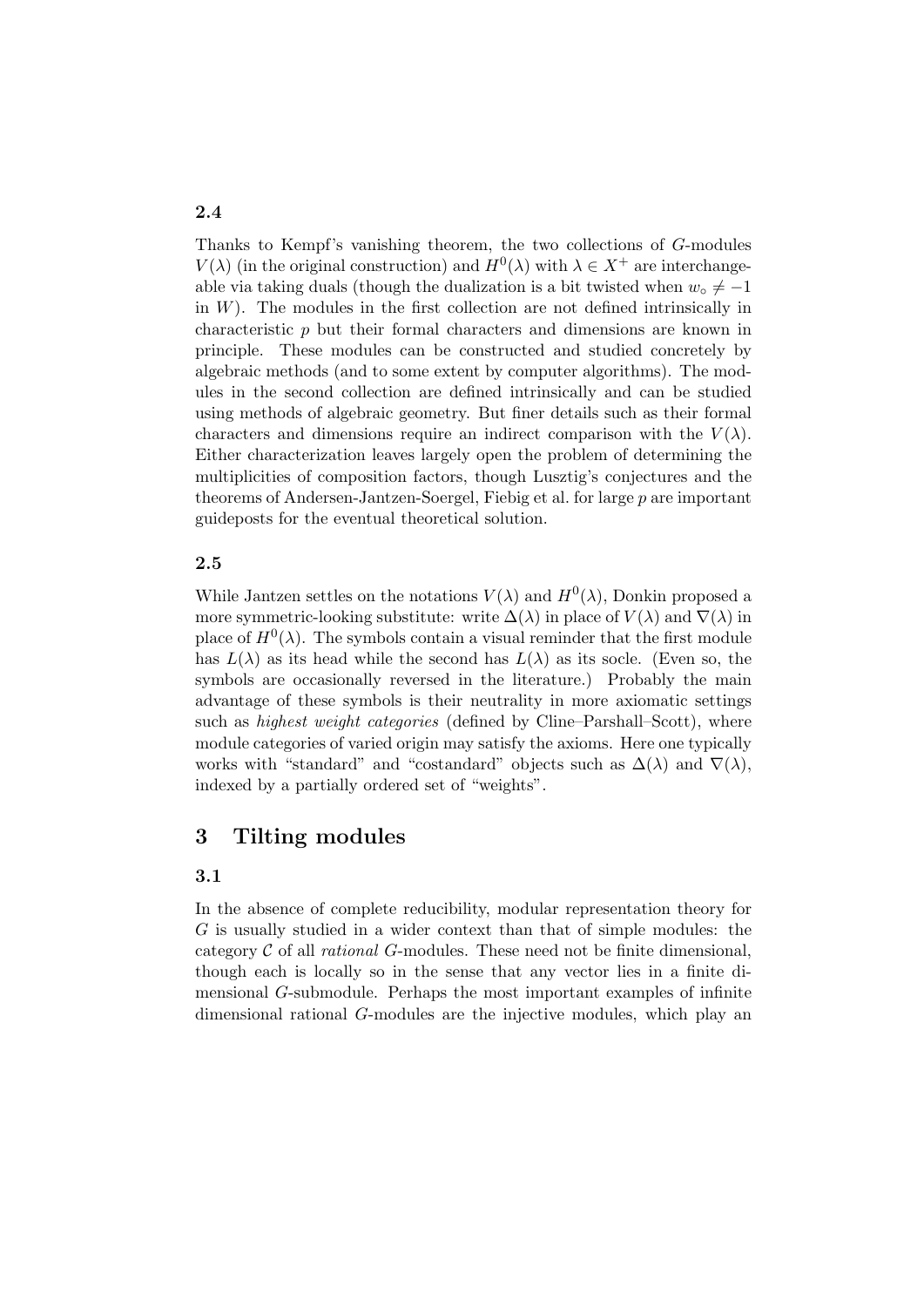essential role in [10]: here  $\mathcal C$  has enough injectives. (On the other hand, Donkin observed that  $\mathcal C$  has no projective objects.)

In category  $\mathcal C$  one can single out modules V with a good filtration: by definition  $0 = V_0 \subset V_1 \subset V_2 \subset \ldots$  with  $V = \bigcup_i V_i$ , where the  $V_i$  are finite dimensional G-modules and each quotient  $V_i/V_{i-1}$  is isomorphic to some  $H^0(\lambda_i)$ . Dually one considers modules V with a Weyl filtration: here there is again an ascending filtration but with quotients isomorphic to various Weyl modules  $V(\lambda_i)$ . (See [10, II.4.16].) It is clear, from rank 1 examples where V is either a Weyl module or an induced module and is indecomposable with two composition factors  $L(\lambda) \neq V(\lambda)$  and  $L(\mu) = V(\mu)$ , that the existence of one type of filtration does not imply the existence of the other. A basic fact is that any injective G-module has a good filtration.

#### 3.2

By definition, a *tilting module* in  $\mathcal C$  is a G-module which has both a good filtration and a Weyl filtration. Obvious examples are those  $L(\lambda)$  for which  $V(\lambda) = L(\lambda) = H^{0}(\lambda)$ ; here  $\lambda$  is minimal in its linkage class in  $X^{+}$ . More generally, it can be shown that for every  $\lambda \in X^+$  there exists a finite dimensional indecomposable tilting module  $T(\lambda)$  having  $L(\lambda)$  as its head and also as its socle. It has  $\lambda$  as unique highest weight, with multiplicity 1, but is usually not a highest weight module. In Chapter E added in the second edition of his book [10], Jantzen discusses all of this with references to the expanding literature. The starting point is a much-cited paper of Donkin [6], which was motivated especially by Ringel's formulation of tilting in a way which could be applied to algebraic groups.

### 3.3

The term "tilting" came to be applied here in a devious way, which Jantzen explains briefly with reference to the representation theory of finite dimensional associative algebras and Schur–Weyl duality for general linear and symmetric groups. (Strictly speaking, one should refer to "partial tilting modules" in the algebraic group setting.) In any case, the terminology neatly fills a gap in our situation even if it has no intuitive meaning there. By now the "tilting" notion has in fact been used very broadly, as seen for example in [1, 2, 11].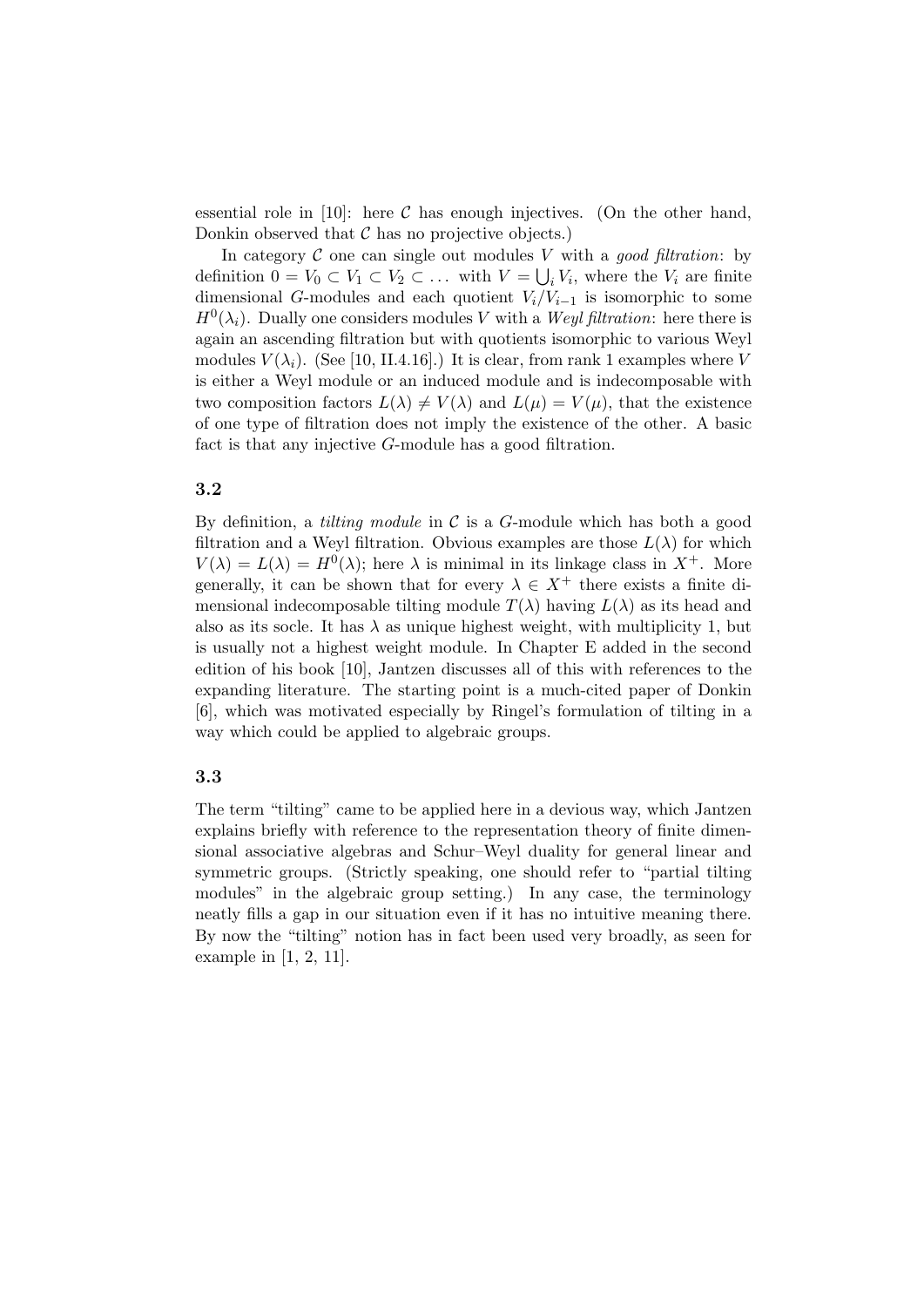Two basic facts have emerged from the study of good and Weyl filtrations along with tilting modules: (1) the tensor product of modules having a good or Weyl filtration has the same property; (2) restricting a module with a good or Weyl filtration to a Levi subgroup of a parabolic subgroup of G yields a module with the same property. As recalled in an appendix to [11], knowing both (1) and (2) for all modules with a good filtration (resp. a Weyl filtration) is equivalent to knowing that (1) and (2) hold for all tilting modules.

In the case of (1), the initial question which I raised in the late 1970s was whether the tensor product of two Weyl modules must have a Weyl filtration. The question was only weakly motivated at the time, partly by the roughly analogous infinite dimensional situation when one tensors a Verma module with a finite dimensional irreducible module in characteristic 0. In characteristic  $p > 0$  my question was at least compatible with the classical fact that the product of any two Weyl characters is known to be a sum of various Weyl characters.

The question was shown to have a positive answer in many cases by Jian-pan Wang [14], a participant in my 1980 lectures in Shanghai. Then Donkin [5] extended this to almost all cases and treated restrictions to Levi subgroups in the spirit of (2). A general (and case-free) proof of (1) and (2) using Frobenius splitting was then given by Mathieu [12].

### References

- 1. H.H. Andersen and M. Kaneda, Rigidity of tilting modules, Mosc. Math. J. 11 (2011), 1-39.
- 2. A. Beilinson, R. Bezrukavnikov, and I. Mirković, Tilting exercises, Mosc. Math. J. 4 (2004), 547-557.
- 3. A. Borel, Properties and linear representations of Chevalley groups, A1–A55, Seminar on Algebraic Groups and Related Finite Groups, Lect. Notes in Math. 131, Springer-Verlag, 1970.
- 4. R.W. Carter and G. Lusztig, On the modular representations of the general linear and symmetric groups, Math Z.  $136$  (1974), 193–242.
- 5. S. Donkin, Rational Representations of Algebraic Groups, Lect. Notes in Math. 1140, Springer-Verlag, 1985.
- 6. ——, On tilting modules for algebraic groups, Math. Z.  $212$  (1993), 39-60.

### 3.4